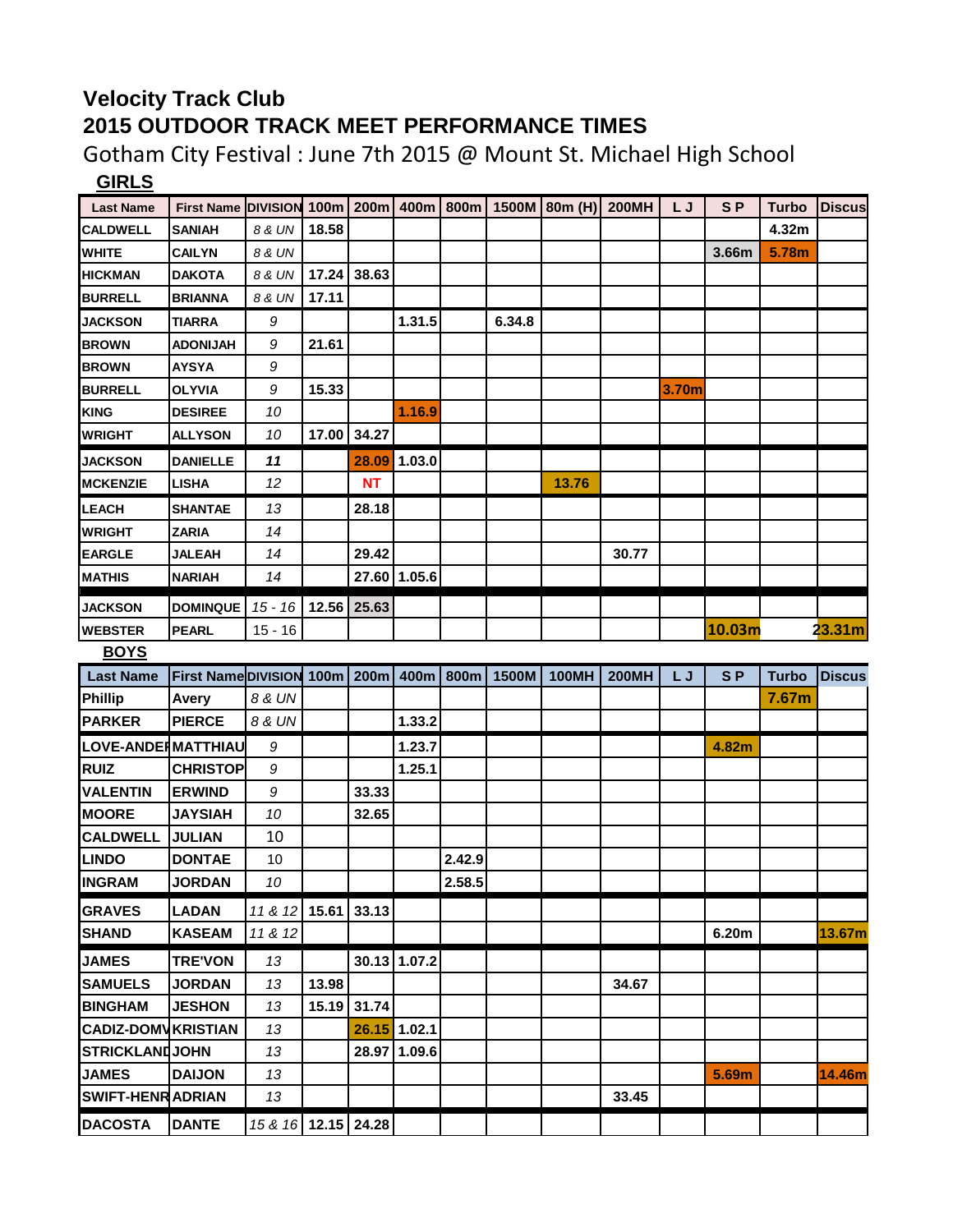| <b>GORDON</b>   | <b>IDARIUS</b>           | 15 & 16 |        | 56.16  |  |  |  |  |
|-----------------|--------------------------|---------|--------|--------|--|--|--|--|
| <b>IPHILLIP</b> | <b>IRASEAM</b>           | 15 & 16 | 25.48  |        |  |  |  |  |
| <b>IJONES</b>   | $ $ LADARIUS $ $ 17 & 18 |         |        | 1.00.8 |  |  |  |  |
| <b>INGRAM</b>   | <b>ITYRON</b>            | 17 & 18 | 23.711 |        |  |  |  |  |

| hletes Medaledal Coun |    | <b>Boys</b> | Girls |
|-----------------------|----|-------------|-------|
| <b>1st Place</b>      |    |             |       |
| 2nd Place             |    |             |       |
| <b>3rd Place</b>      | 10 |             |       |
| <b>Total</b>          | 19 |             |       |